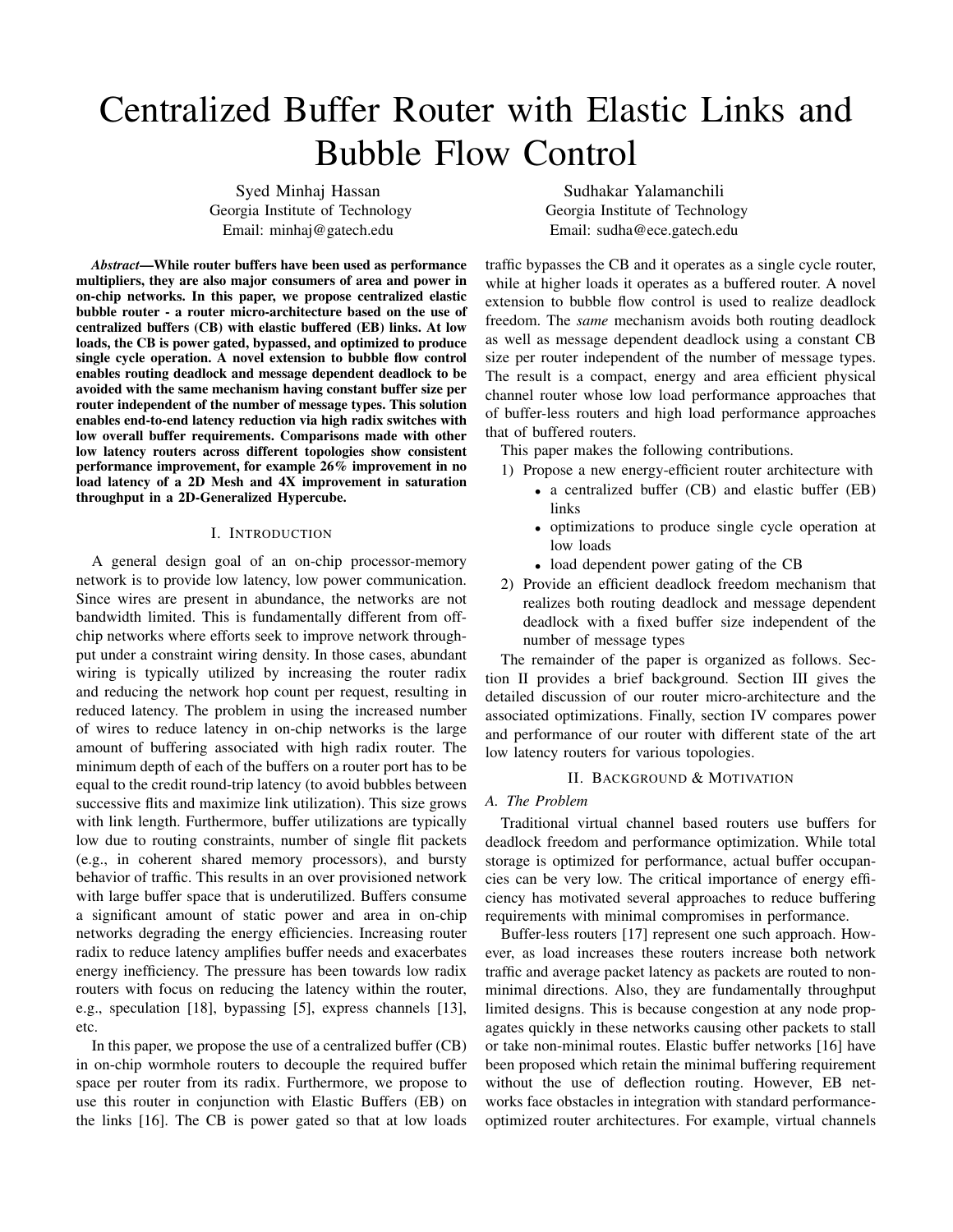cannot be integrated in the normal manner, and multiple physical channels are recommended for routing and message dependent deadlock avoidance, further increasing pressure on router radix and hence buffering. Ideally, we would like to make use of the advantages of both buffer-less routers and EB links in a power efficient way. Section III describes our approach towards that goal, but first we need to define some router basics.

# *B. Basic Router Pipeline Optimizations*

A typical VC-based input-buffered on-chip router consists of 6 pipeline stages [5]. Input buffering (IB), route computation (RC), virtual channel allocation (VCA), switch allocation (SA) and switch traversal (ST) along with link traversal (LT) cycles. The head flit has to travel all 6 stages. The body flit can skip the RC and VCA stage. The IB and LT stages can be reduced to single cycle specially for the case of single VC routers. Similarly, SA and VCA stages can be combined for single VC designs or in the case of speculative routers [18]. Lookahead routing [6] has been used to perform RC in parallel with SA and VC. The basic idea is to perform the route computation logic in the previous router and send that information along the control path. Thus, the router pipelines have been reduced to 2 stages only, RC/VCA/SA and ST, along with combined LT/IB stage [18]. Note that LT can be of multiple cycles based on length of the link. We proposed a router micro-architecture that provides single cycle operation in the common case and 3 cycle operation in the uncommon case.

## *C. Elastic Buffer Channels and Bubble Flow Control*



Fig. 1. An Elastic Buffer (From [16])

An elastic buffer (Figure 1) adds simple control logic to the master-slave latches of a D flip-flop to make them 2 independent storage locations (2 slot FIFO). EBs use a ready-valid handshake to move a flit forward. Pipeline bubbles created with ready-valid handshake are avoided by providing 2 slots per EB within a single clock cycle delay. A channel consisting of multiple such pipeline buffers, instead of repeaters, is called an elastic buffer channel that makes it similar to a distributed FIFO. Elastic buffered links are used to provide link level flow control. A fundamental problem with elastic buffer flow control is that they face challenges in providing multiple virtual channels. The main reason of this is pipelined EB links (Although, we can have multiple virtual channel buffers in the router, link pipelining without the knowledge of buffer space in the next router creates dependencies among flits of different

VCs within the link. Thus, we must pursue deadlock freedom by other means. This is achieved, in this paper by proposing a novel extension to bubble flow control.

Bubble flow control [19] avoids deadlocks in a packet-based ring by ensuring that at least one empty buffer exists in the ring, so that every packet in that dimension can (eventually) make progress. In a multidimensional tori, any packet entering the ring in a new dimension must not violate this property. A simple way to ensure this locally is to permit injection into the ring (or dimension traversal) only if at least two empty packet buffers are available. Clock cycles that span multiple dimensions are avoided by dimension order or turn-model [8] based routing. A fundamental problem, however, with bubble flow control is that it has been proposed with packet based SAF and VCT schemes. For these schemes, the worst case bubble requirement for packet insertion is 2 packets per port per node, which is very high for small buffers in on-chip networks. We extend this approach to the flit level and CB router to be able to utilize EB links with reduced bubble penalty.

#### III. CENTRALIZED ELASTIC BUBBLE ROUTER

In this paper, we propose the use of a centralized buffer (CB) in on-chip wormhole routers with EB links. There is minimal buffering at the inputs/outputs. At low loads, the CB is power-gated off, and the packets bypass the router taking 2 cycle bypass path. At high loads, the flits are streamed through the router taking 4 cycles (buffered path). We further proposed lookahead switch allocation which reduces these paths to 1 cycle and 3 cycles only. This section describes the router micro-architecture in detail and the novel deadlock freedom application of bubble flow control that can support both routing and message-dependent deadlocks.

# *A. The Baseline Centralized Elastic Bubble Router*



Fig. 2. Router (a) Micro-architecture (b) Pipeline Stages

Router Micro-architecture: Figure 2(a) shows the internal router design. It consists of a large crossbar with single flit input and 2-flit output staging-buffer per port. It also consists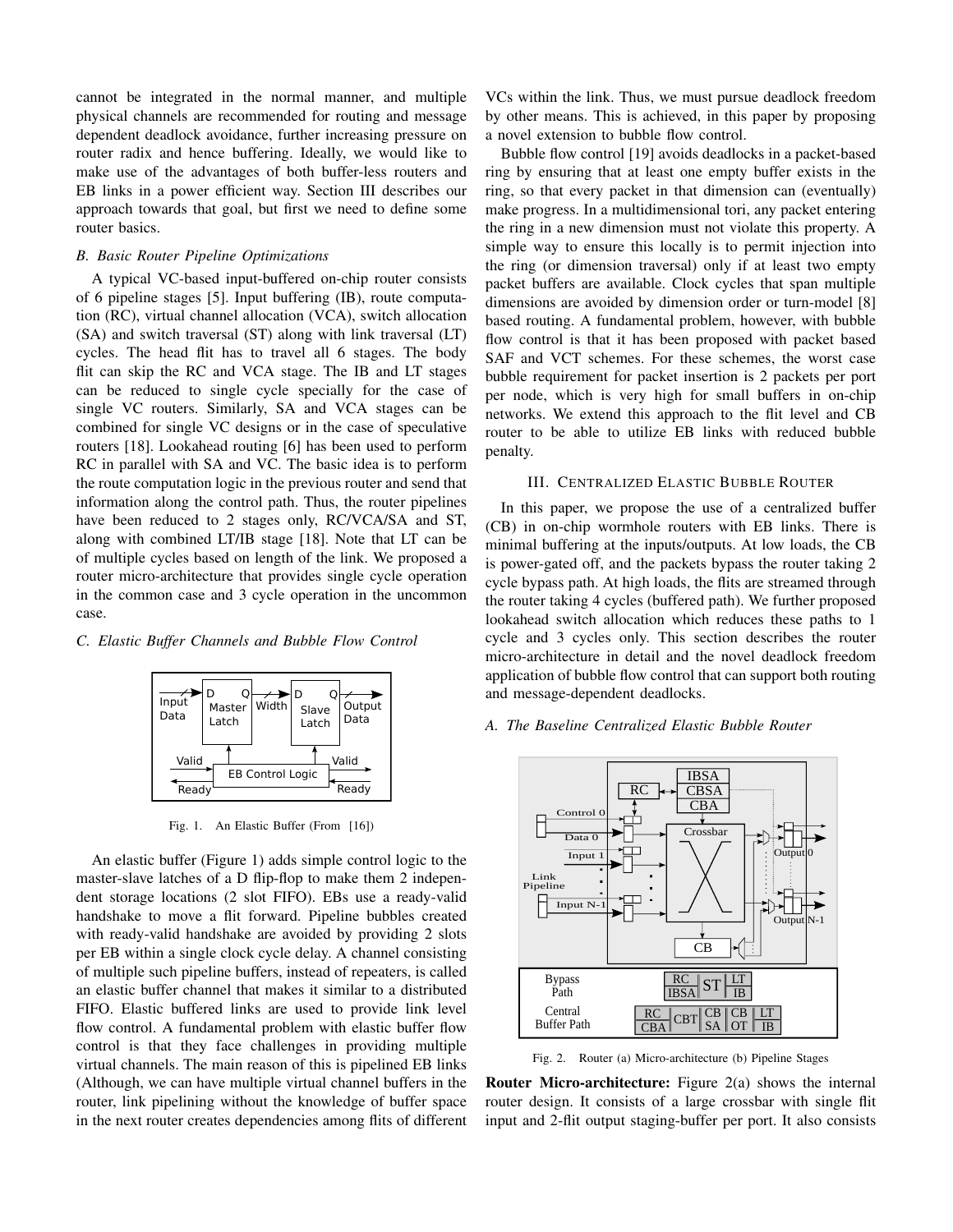of a centralized buffer (CB), which is only utilized when a packet from input buffers cannot make progress to the corresponding output buffers. The control and data information are split in the links. This separation will be explained in section III-B. Central buffer allocator (CBA) performs allocation to the central buffer, while input buffer switch allocator (IBSA) and central buffer switch allocator (CBSA) performs output port allocation for input buffers and central buffers, respectively.

The central buffer is a DAMQ [23] style multi-ported output queue in which flits destined to different outputs are kept separate from each other. It can be considered as multiple output queues (1 per port) which share each others space. We kept the number of read and write ports of the CB to 1. This means that if 2 or more flits need to travel in or out of the CB in a single cycle, they need to be serialized. This serialization is achieved by the corresponding switch allocation stages. The performance overhead of this serialization is small (CBs do not require very high throughput), however, the power reduction by reducing the number of ports is significant. Furthermore, having a single port at the input of the CB keeps the number of output ports of the crossbar in check. The new crossbar is  $Inports \times (Outports + 1)$  switch with small area and power dissipation.

Pipeline Stages: Figure 2(b) illustrates the different pipeline stages of the baseline CEB router. A flit or packet entering the input buffer can take 2 different paths in the router. 1) Bypass Path - A flit traversing this path encounters 2 stages within the router. IBSA (the switch allocation stage for flits in the input buffer) and ST stage. 2) Central Buffered Path - A flit traversing this path will encounter 4 pipeline stages within the router. Allocation (CBA) and traversal (CBT) to the central buffer, and allocation (CBSA) and traversal (CBOT) from the central buffer to the output port. At low load, path 1 will be chosen. If the corresponding output port is busy servicing another packet from a different input port, path 2 will be selected. Since flits within a packet need to arrive in order, if a path is chosen for head flit of a packet, all subsequent body and tail flits will follow the same path. Furthermore, since interleaving of flits of different packets is not allowed, once an output port is picked by either CB or any of the IBs, it is not released until the whole packet is traversed.

Every cycle, 3 allocation operations (IBSA, CBSA and CBA) are performed simultaneously. The IBSA tries to allocate a flit at an input buffer to the output port, and if granted set the necessary crossbar and mux signals. The CBSA in the mean time will try to allocate a flit in the central buffer to the corresponding output port. Among the 2 allocations, CBSA is given higher priority, since these packets arrived earlier than the packet in IB stage. In parallel to these allocations, CBA will also try to allocate central buffer space to packets in the input buffers (1 packet per output port at a time). A packet will be allocated to a CB only if the CB has enough space to hold the whole packet. However, if IBSA wins in allocation, CBA will be ignored. Based on which allocation wins, 1 or 2 of the 3 traversals will be performed in the next cycle.

## *B. Lookahead SA*

Baseline CEB encapsulates an EB router reducing the input buffering requirements. However, since allocation and traversal are 2 different stages, the minimal buffering requirement is 2 flits for 100% utilization. We further reduce the input buffers to single flit by performing the switch or CB allocation (IBSA/CBA) in parallel with the last LT/IB stage. This will also reduce the latency within the router to 1 cycle. Performing allocation in parallel with IB is achieved by separating the data and control information of a single flit and sending the control information 1 cycle ahead of the data. Note that lookahead routing decides the output port of the next router in the previous one and sends this information along the data (other control information includes flit type, etc). If we can forward this information one cycle ahead of the actual data e.g., during the ST cycle, it will arrive at the downstream router earlier, allowing it to contest for allocation 1 cycle earlier. Thus, when a flit reaches its downstream input buffer, it will perform the ST or CBT stages immediately in the next cycle without waiting for the IBSA or CBA stage to complete. Since route computation can also be done in parallel with allocation, we can again send the next router output port information during the ST stage i.e., one cycle ahead. Note that this is different from prediction router [14], as allocations are deterministic and not predictive. Also, note that the flit control information is already sent out-of-band in most on-chip routers. Even if it is sent in-band, it can be sent with the flit information of the previous flit. Thus, there is no extra wiring overhead of this scheme. We will assume out-of-band control information in this paper. A problem with lookahead SA is to guarantee that the control information always arrive 1 and only 1 cycle ahead of the corresponding data. This is a necessary condition because if SA wins earlier than the actual data arrival in the input buffer, random data will be propagated forward from that buffer. Note that in general, this is not guaranteed because data and control can get misaligned along the pipeline.



Fig. 3. Guaranteeing 1 cycle ahead - Ready Valid handshake signals of data & Control path

Guaranteeing 1 cycle lookahead: We achieved this goal by utilizing the ready-valid handshake signal of the previous pipeline stage in the data path to traverse the next pipeline stage in the control path. This can be seen from Figure 3. The ready\_out signal of the data path is also routed to the ready in signal of the same pipeline stage in the control path. Similarly, the valid\_in signal of this pipeline stage in the data path will be sent to valid in of the next pipeline stage in the control path. This will ensure that once the control information is in 1st pipeline stage of the link and the corresponding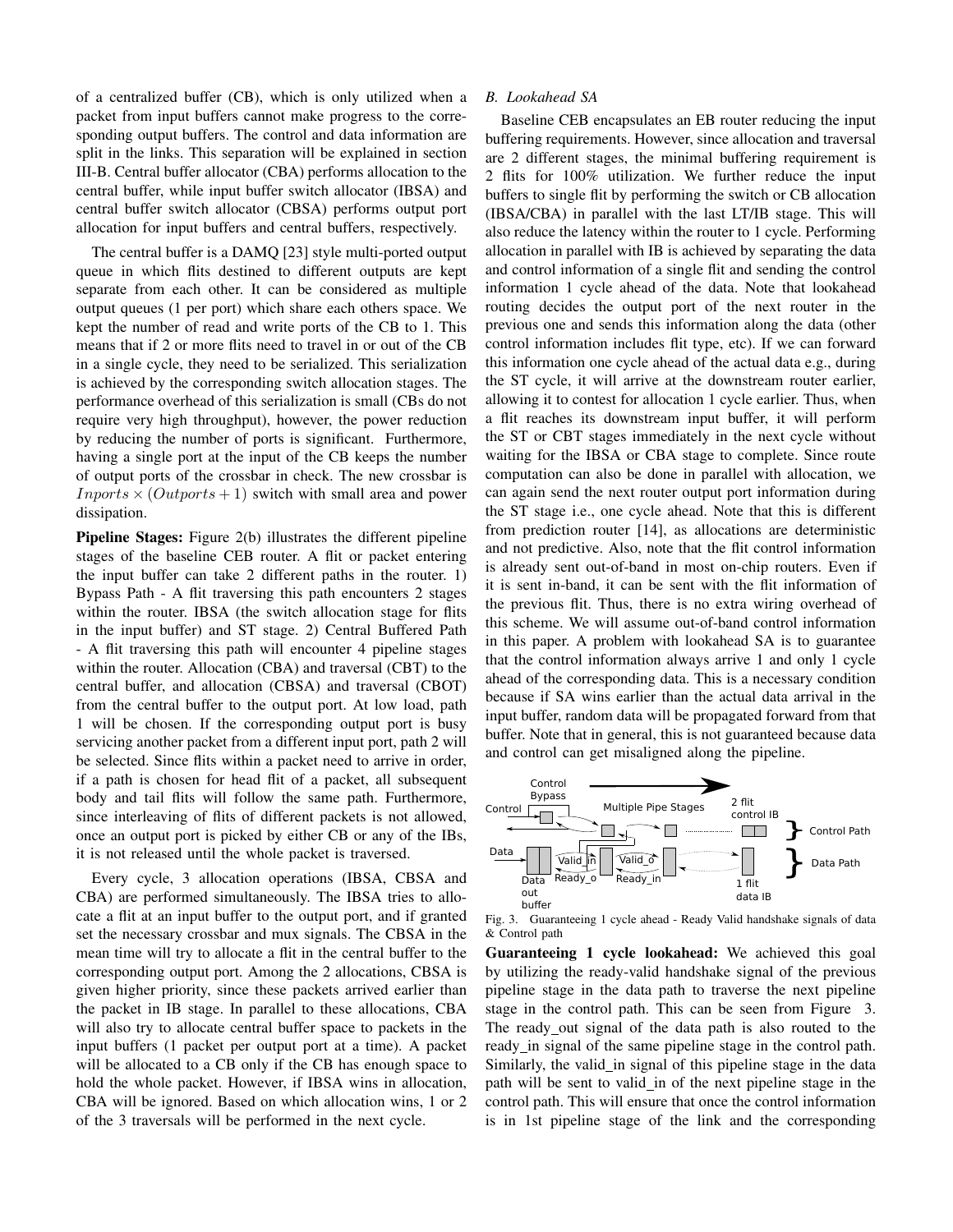data is next to leave the output buffer, both will progress across the link, with control information always moving 1 cycle ahead. However, since the data output buffer can be of multiple flits, ensuring this condition itself requires small control output buffer as shown in Figure 3. When the output buffer is empty, the control information is directly sent to the first control pipeline stage. If the output buffer is not empty, the control information is sent to the control output buffer. The control output buffer, which is 1 flit smaller than the data output buffer, keeps sending control information corresponding to the second last flit of the data buffer to the first pipeline stage of the link in synchronization with the last flit of the data buffer, thus ensuring that control information always remain 1 and only 1 cycle ahead.

At the input side of the downstream router, it is possible that an allocation operation is not successful. Since the data in the last pipe stage of the link sees an empty slot in the input data buffer, it will move forward, resulting in the flit behind it in the link to move forward as well. The corresponding control information also needs to progress to the input control buffer, which already contains the control information of the mis-allocated flit. This means that it is necessary for the input control buffer to be of size 1 flit larger than the data flit buffer. In the case, a control flit does not win allocation, it should still move ahead in its buffer, allowing the control information of the flits behind it to move forward as well. When the input data buffer is full, the flit in the last pipeline stage of the link cannot progress as the ready in signal will not be asserted, the control path will stop as well. As long as the flit remain stuck in the input buffer, the corresponding control flit resides in its buffer. As soon as the data flit leaves, its corresponding control information also expires.

#### *C. Deadlock Avoidance*

Routing and message dependent deadlock avoidance is achieved by extending the bubble flow control technique to flit level using central buffers. This technique keeps the routing minimal thus ensuring minimum no load latency as well. Before explaining our scheme, we like to reiterate 3 conditions that are required for bubble flow control to work. 1) Every ring or cycle must have a bubble 2) If there is a bubble in the ring, packets within the ring cannot wait indefinitely on any other condition within the ring i.e. they have to make progress. 3) External packets entering the ring are not allowed to destroy the bubble.

Avoiding Routing Deadlock: The idea of avoiding routing deadlock is simple. For every ring, even having a single flit bubble is enough to ensure forward progress of flits. For flits entering the ring, we need to ensure that the whole packet will be allowed to enter the ring along with maintaining the original bubble of the ring. This is a necessary condition because of the following reason. If the whole packet is not allowed to enter the ring, even having a multi flit bubble in the ring, e.g., in the input buffer, will not guarantee forward progress, i.e., condition 2 above will not be satisfied. This means that a bubble of packet length+1 is required when changing dimensions to ensure deadlock freedom. This bubble can be provided with the output based CBs without increasing the size of input and output buffers. Furthermore, since packets in the central buffer of the current router are part of the overall ring (corresponding to that output port), looking at the space of the next router's CB (which will require CB credit information to flow upstream) is not required. This is because if there is enough space in current router's CB, it is guaranteed that flits from the previous routers will move forward to create at least an equal amount of space in the next router. Thus the condition to avoid deadlock only requires looking at empty buffer space of itself and no credit information of the downstream router is needed which makes our technique perfectly suitable for EB-based channels. A formal proof is given below.

*Definitions:* These definitions are derived from [3], [4]. Let  $Q$  be the set of input, output, and link pipeline buffers associated with the routers. For each  $q_i \in Q$ , let  $cap(q_i)$ be its maximum capacity in flits and  $size(q_i)$  be its current occupancy. A bubble of X flits in  $q_i$  means that  $size(q_i) \leq$  $cap(q_i) - X$ . Let  $Q_y$  be a subset of Q consisting of all input, output, and link pipeline buffers that belong to a ring  $y$ . Let  $q_i \rightarrow q_j$  defines the case when a flit form  $q_i$  moves to  $q_j$ . To avoid interleaving of flits of different packets, if a head flit from buffer  $q_i$  moves to  $q_j$ ,  $q_i$  will hold  $q_j$  until the whole packet is transferred, i.e. no other buffer  $q_k$  can move any flit to  $q_i$ . Let L be the size of all the packets.

*Rule 1:* A unidirectional ring y is deadlock free as long as there exists a single flit bubble in  $Q_y$ , i.e.,

$$
\exists q_i \in Q_y : size(q_i) \langle = cap(q_i) - 1. \tag{1}
$$

*Proof:* The rule is a direct consequence of Theorem 1 in [3]. In that paper, the minimum bubble size is equal to the size of input queues. However, this is a necessary condition for adaptive routing schemes, where head flit cannot make progress if the downstream input queue is not free. Since, we are only dealing with deterministic routing, this condition gets relaxed to single flit in the downstream input queue and hence the bubble size of 1 flit.  $\Box$ 

*Rule 2:* If a head flit of packet  $a$  from  $q_i$  in the ring  $x$  wants to move to  $q_j$  in ring y without causing a deadlock, it can do so only if,

$$
\sum_{\forall q_k \in Q_y} size(q_k) \leq \left[ \sum_{\forall q_k \in Q_y} cap(q_k) \right] - L - 1 \Lambda
$$
  

$$
\nexists q_m \in Q_x : q_m \to q_n \in Q_y, \forall Q_x \subset Q. \quad (2)
$$

i.e., free space of packet length+1 is available in the ring and there is no other flit of packet b entering the ring  $y$  at the same time.

*Proof:* Multiple cases exist. (i) One monolithic bubble of length  $L + 1$ . In this case, this bubble will flow back such that  $q_i$  will get a bubble. Head flit from  $q_i$  will move to  $q_i$  in ring y and the remaining bubble length will be L. Since no other head flit or packet can enter ring  $y$  (bubble length is smaller), only flits of packet a can enter the ring.  $\sum_{\forall q_k \in Q_y} size(q_k)$  after all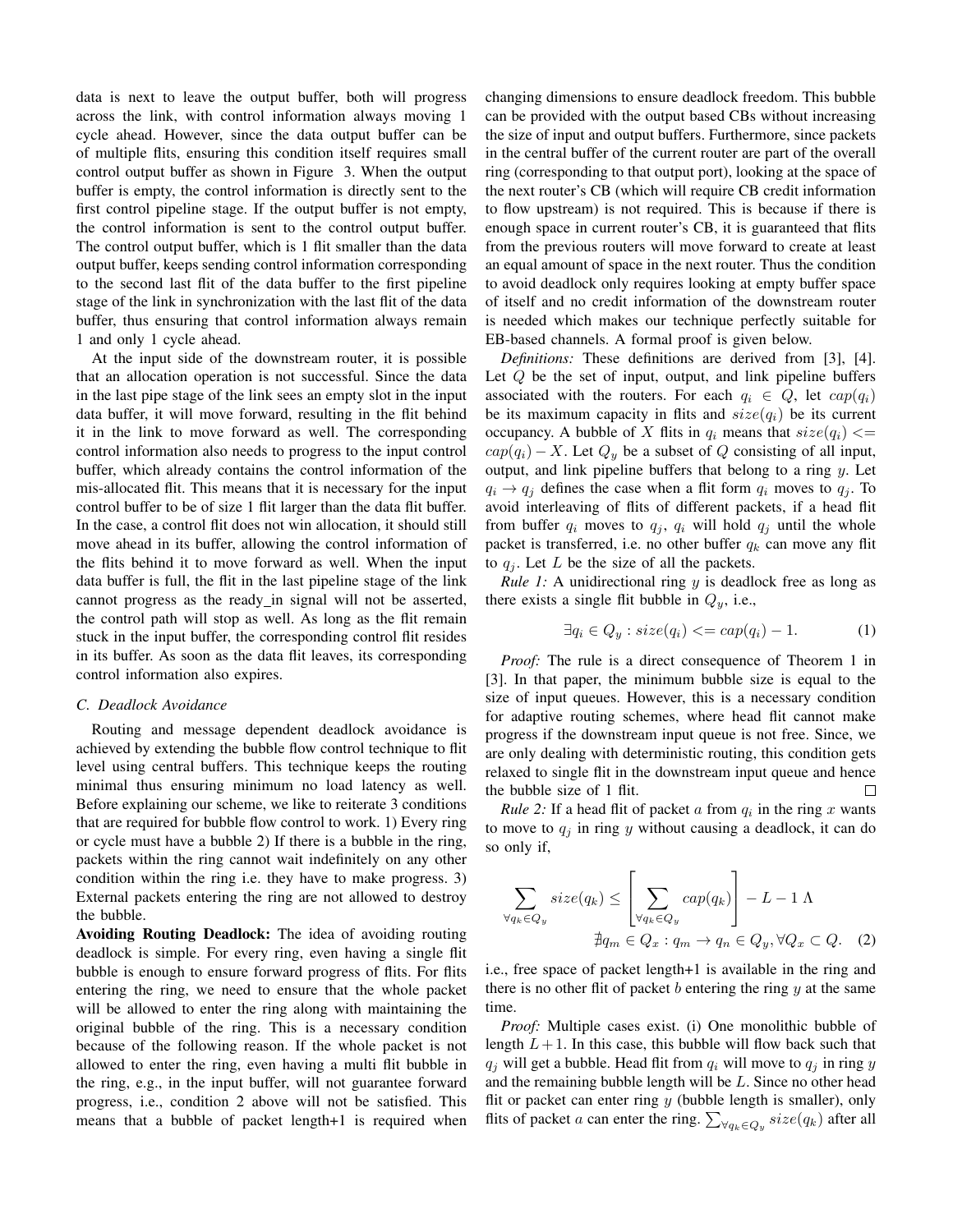flits of a have entered the ring is  $\left[\sum_{\forall q_k \in Q_y} cap(q_k)\right] - L 1 + L$ , i.e., bubble length of 1 will still be there. Rule 1 above will hold and allow ring  $y$  to be deadlock free. (ii) If multiple smaller bubbles are available with aggregate equal or more than  $L+1$ . This means that  $q_i$  sees a bubble of length smaller than  $L + 1$ , lets say l. However, at least one more bubble exists in the ring apart from the bubble in  $q_i$ , i.e.,  $\exists q_m \in$  $Q_y\backslash q_j$ :  $size(q_m) \leq cap(q_m) - 1$ . Rule 1 implies that flits in upstream buffer  $q_n$  will move forward to  $q_m$  creating bubbles in  $q_n$ . Let  $q_m$  denote the new buffer with the bubble. The previous process continues, until  $q_n \equiv q_i$ . Since the number of such bubbles is  $L + 1 - l$ , the resultant monolithic bubble in  $q_i$  will be equal to  $L+1$ . Case (i) above is applied. (iii) Bubble length is less than or equal to  $L$ . If it is equal to  $L$ , after all flits of a enter ring  $y$ ,  $\sum_{\forall q_k \in Q_y} size(q_k) = \sum_{\forall q_k \in Q_y} cap(q_k)$ . No bubble exists in ring  $\hat{y}$ , rule 1 will not be satisfied any more. If the bubble length is less than  $L$ , whole packet  $a$  is not allowed to enter ring y. Since, incomplete packet traversal means  $q_i$ hold  $q_j$ , no other buffer  $q_k$  will move flits to  $q_j$  even if there are bubbles in the ring. Similarly, no other buffer  $q_m$  will be able to send to  $q_k$  and so on. Thus no flit will be able to move forward resulting in the ring being deadlocked. (iv) If any other packet is allowed to enter ring  $y$ , simultaneously with packet  $a$ , it will reduce the bubble size resulting in case (iii) above. П

Implementation of rule 2 is difficult, since it requires global information to restrict packets from injection into the ring based on whether any other packet is being injected at the same time. A much simpler local condition is to check the bubble in the central buffer of the local router. Suppose that the central buffer reserves 1 packet for each ring. Let  $Q_{y2}$  be the set of reserved packet spaces for ring  $y$  in all the central buffers corresponding to nodes in ring y. Thus,  $Q_{y2}$  becomes part of the new extended ring y. Let  $Q_{cy}$  be the union of  $Q_y$ and  $Q_{\nu 2}$ . Above 2 rules can be applied to the extended ring.

*Rule 3:* Rule 2 can be satisfied by the following 3 conditions as well. (i) Look for a space of  $L$  in local central buffer corresponding to ring  $y$ , (ii) Look for a space of 1 flit in the output buffer of ring  $y$ , and, (iii) Not allow any other packet of the local router to enter ring  $y$  at the same time.

*Proof:* The proof is straight forward, since having bubble of  $L+1$  in the local router for extended ring y satisfies equation 2 with  $Q_y$  being replaced with  $Q_{cy}$ . Also, since we are only looking at the local router, not allowing any other packet to enter ring  $y$  at the same time is straight forward. This also means other packets can enter ring  $y$  in other routers. Case (iv) of the proof of rule 2 will never happen with flits entering the ring in other routers.

Reiterating the minimum deadlock condition:

$$
FreeSpace = \left\{ \begin{array}{ll} 1 & i = j \\ PktLength + 1 & i \neq j \end{array} \right.
$$

where  $i, j$  refer to different dimensions of travel. We have used empty space of  $PktLength$  in CB and space of 1 flits in corresponding OB. This condition is checked during allocation of both OBs and CBs i.e. during IBSA and CBA to ensure a bubble is maintained in the ring. Furthermore, checking full packet space is not required during CBSA as the packet has already entered the ring and therefore, same dimension condition will be applied here. This makes the minimum CB buffer size requirement to  $2 * dim * PktLength + 1$  flits. In practice, we can reduce the CB size to  $2 * dim * (PktLength - 3) + 1$ by leveraging the fact that the 2-flit output and 1-flit input buffer is part of the overall ring. We fixed the size of CB to 18 flits. Starvation is also possible with CBs. We ensured starvation does not occur by round robin allocation of central buffers to each port. We would also like to mention here that this solution is feasible for on-chip networks where packet size is not large. In fact, all bubble flow control techniques except worm-bubble [3] are not good solutions for networks with large packet sizes. Variable packet sizes are allowed as long as each ring keeps a bubble of the maximum packet size.



Fig. 4. Message Dependent Deadlock

Avoiding Message Dependent Deadlock: Message dependent deadlocks are usually solved by providing separate virtual networks as explained in [12]. The basic idea is to provide separate virtual network (channels) to every class of a message dependent chain. We propose the use of bubble flow control technique to avoid message dependent deadlocks as well. Note that every reply of a request message (e.g in request reply networks) can be considered a 180 degree turn of the same packet, allowing the possibility of cycles between 2 or more different request-reply pairs. The packet source injecting new requests can be considered as an external entity that inserts new packets in this cycle (Figure 4(a)). These cycles will be deadlock free as long as we ensure that the 3 conditions of deadlock avoidance mentioned earlier are satisfied.

Condition 1 and 3 can be easily satisfied by inserting request messages in the injection queue of the network interface (NI) only when there is a space of at least 2 packets, (Figure  $4(a)$ ). Satisfying condition 2 means that if there is only 1 empty space left in the injection queue, the reply message of a request will still be generated, even if there is a new request message pending to get inserted in the injection queue (Figure 4(b)). Thus a packet present within the message cycle (request message in the ejection queue) is allowed to progress to the next buffer (generate a reply message) with space of only 1 packet downstream (injection queue). External packets (pending request messages in the message sources) have to wait. Implementation of this scheme in network terminals means having the ability to accept new request messages and generate the corresponding reply, if there is an empty space in the injection queue. If it has no empty space, (Figure  $4(c)$ ),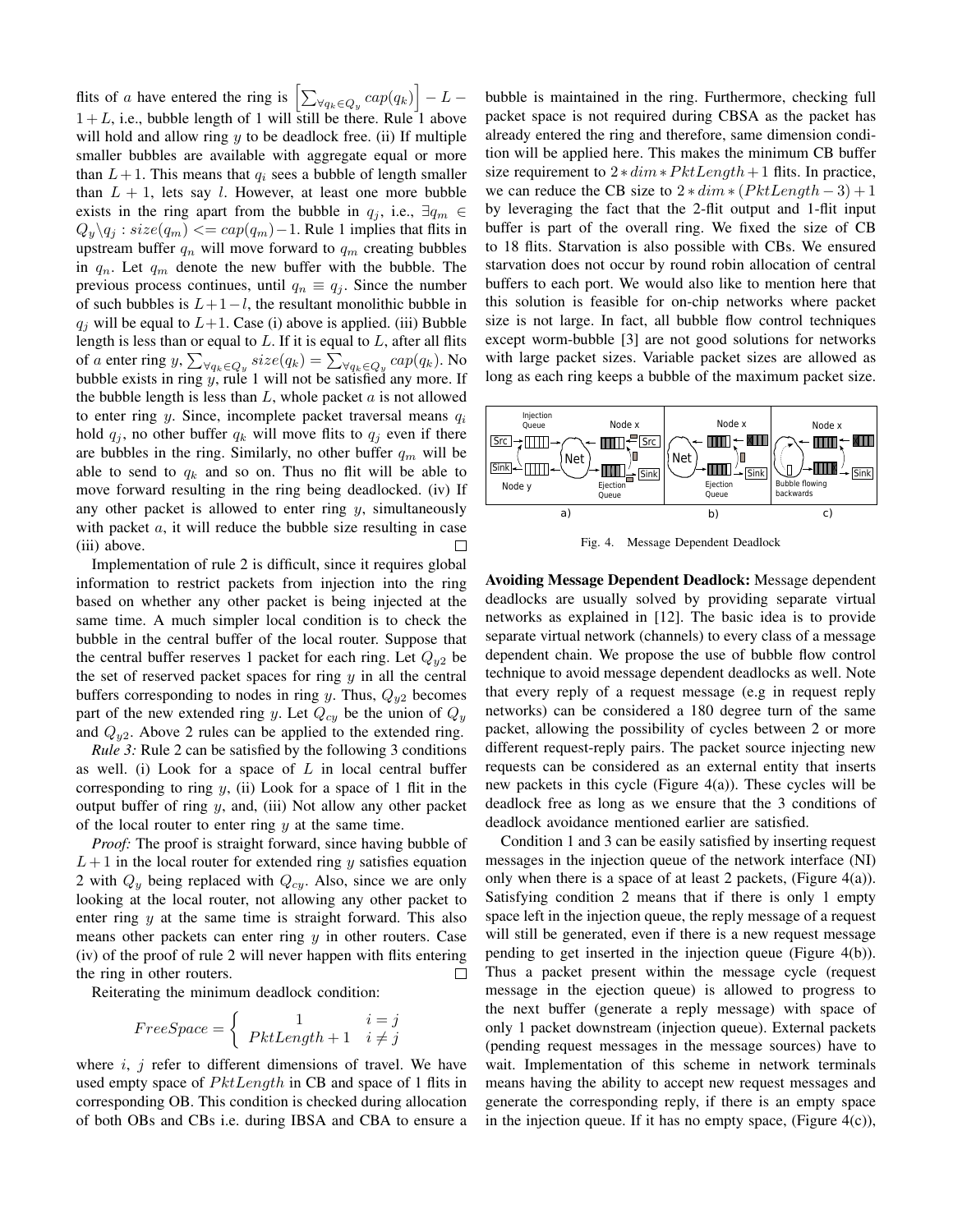request messages can wait in the ejection queue but since there will be a bubble in the message cycle somewhere, this bubble will always propagate back to the injection queue allowing the request messages to get serviced. Note that this scheme is valid for any number of message classes without adding VCs.

The use of bubble flow control in the preceding manner makes it possible to deal with routing deadlock and message dependent deadlock with the *same* mechanism, e.g., there is no need for additional storage such as separate request and reply networks. In particular, the cost of dealing with message dependent deadlock is fixed independent of the number of message classes. Overall, the cost of deadlock freedom at a router is independent of the network size or the number of message types.

## *D. Power Gating of CB*

Since CBs are utilized only at high loads, we applied a simple coarse grained power gating technique to it. Power gating CB is simplified as it does not interfere with the main path of the router. Deadlock avoidance will be guaranteed as long as it will turn on in some finite amount of time when a packet is blocked. Initially, the CB is kept off. Whenever 2 packets collide for an output port, a counter starts counting the wait cycles of the unallocated packet. When the wait becomes X cycles, the CB is turned on. It takes 3 cycles for the CB to turn on completely. Once on, unallocated packets can be pushed into it allowing the blocked packets to move ahead. When an on CB is empty, and minimum on-time (set to 10 cycles) has passed, it is turned off. At low loads, this simple power gating technique keeps the CB off. At high loads, since we wait for X number of cycles before turning it on, this technique can potentially reduce performance. In fact, the value of X provides the throughput power consumption tradeoff. We will explore sensitivity to the value of X in our results section.

# IV. RESULTS

## *A. Simulation Setup*

We have developed 4 different router micro-architecture models to understand the latency and throughput impact of our CEB design. The baseline router consists of a standard 2 stage pipeline router with 2VCs per virtual network. The other 2 routers implemented are 2 stage EB router and a simple flit deflection (FD) router similar to Flit BLESS from [17]. Parametric configurations of each of the routers is given in Table I. The DAMQ based central buffer is organized into 6 slots of 3 flits each. Better implementation of the central buffer is left for future work. The default wait time before turning on the power gated CB is 500 cycles. Furthermore, to reduce the latency and buffering requirements of the deflection router, we retire the packets as soon as the tail flit arrives without waiting for head and all body flits to reach the destination. This makes the deflection router very optimistic. Since EB requires duplicate physical channels, we have assumed its links to be half wide with twice number of flits per packet.

| Parameter                    | <b>Baseline</b> | FD | EB          | CEB |
|------------------------------|-----------------|----|-------------|-----|
| <b>Pipeline Depth</b>        |                 |    |             |     |
| InBuf Size (per port)        | $5*VC$          |    | 2*Virt. Net |     |
| <b>OuBuf Size (per port)</b> |                 |    |             |     |
| <b>CBuf Size</b>             | na              | na | na          | 18  |
| Inj/Ej Que Size              | 20              | 20 |             | 20  |
|                              | TABLE           |    |             |     |

SYSTEM CONFIGURATIONS OF VARIOUS ROUTERS

We have implemented mesh, torus and generalized hypercube (GHC) topologies for both 2D and 3D networks. The 2D networks are 8x8 while 3D networks are 4x4x4. Number of ports for mesh and torus are  $2 * dim + 1$  and  $(k - 1) * dim + 1$ for GHC topologies. Thus 2D-GHC, with  $k = 8$  has the highest number of ports and therefore has the highest power consumption. The torus and mesh networks have single cycle link delays between adjacent routers. The GHC models multicycle links equal to the number of routers between the source and destination i.e. the link delay for node 2 and 3 from node 0 in the x dimension will be 2 and 3 cycles respectively. The packet size is kept fixed  $(= 5$  flits) except EB routers which are 10 flits as discussed earlier. All links are assumed to be 128 bits wide. All designs except deflection routers use minimal dimension order routing. For torus topologies with single VC and no central buffering, tranc routing from [20] is used which is an up down style non-minimal routing technique that does not use VCs.

4 different synthetic traffic patterns (random, bit complement, bit reversal and tornado) are evaluated. Unless otherwise stated, all results present an average of all 4. Random distributes the traffic evenly and has high throughput. All others are adversarial traffic patterns with relatively low throughput. Tornado travels equal or more than k/2 hops in each dimension and thus has the highest no load latency. All simulations are performed for 50 million cycles. Applications traces are taken by running 64 threaded version of PARSEC and SPLASH benchmarks with 64 cores, 16 MC configuration using an inhouse simulator with DRAMSim2 [22] as the main memory model. The traces are generated at the back side of L1 and messages are classified into read/write/coherence type requests. A reply of 5 flits is generated from the destination every time a read request is received. Read requests and coherent messages for all networks including EB consists of 2 flits and write messages are 5 flits except in the EB network in which they are 10 flits wide. This allows us to test our scheme for variable size packets as well.

For power modeling, Orion 2.0 [25] is used which calculates the router power as the sum of the power in its buffers, crossbar, arbiters and allocators along with the link power. We modified Orion to get more accurate results. As a conservative estimate, EB links are modelled to take 3x more device power and 3x more leakage power in routing logic than non-EB links. Similarly the CEB router which has 3 arbiters takes 3x more power in arbiters. VC allocator power is assumed to be negligible for all cases. Segmented crossbars with 2 segments are used. For GHC topologies, partitioned crossbars are used. Baseline and EB routers are assumed to have 2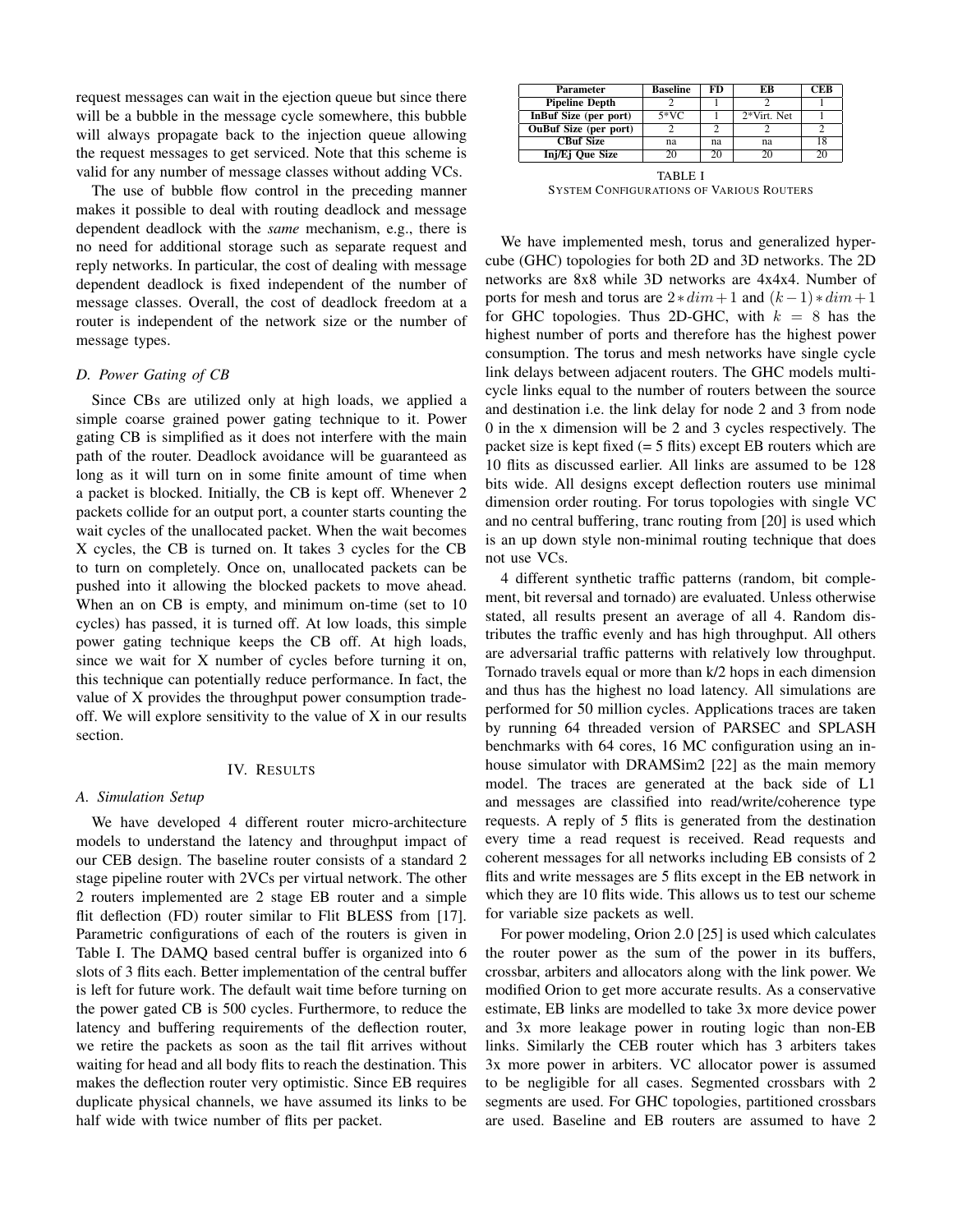

Fig. 5. Throughput (Retired Flits/Node/Cycle) vs Average Latency (Cycles) for different network configurations

message classes, with 2 VCs per message class. FD and CEB do not model any VC or message class. CEB has an additional component of power due to its central buffer. All buffers are assumed to be register based. The network is modeled to be running at  $2\text{GHz}$  with Vdd =  $1.0\text{V}$  and  $45\text{nm}$  technology. Activity for different components such as crossbar and input output buffers etc. are taken directly from performance simulations and fed as activity of different components of Orion. Power Gating a CB is assumed to reduce its leakage to 20% of the original.

## *B. Performance with Synthetic Traces*

Comparison with Other Routers: Figure 5 compares throughput and average packet latency of CEB routers with that of other routers with different network configurations. Note that throughput is defined as retired flits per node per cycle. At low loads, CEB network has the latency equal to that of deflection (FD) router. This is because of the single cycle latency within the router. Both baseline and EB has 2 cycle latency within the router resulting in increased no load latency. It should be noted that pipeline bubbles are avoided in these designs by keeping their buffer sizes larger. Furthermore, EB has higher serialization latency since each link is narrower than the other routers.

Baseline and deflection routers have the lowest saturation throughput. For deflection routers, the greater the number of ports per router, more numerous the deflections are, and thus saturation throughput does not increase with the number of ports. This can be seen in the case of GHC where deflection router saturates quickly compared to others. The baseline router has higher throughput than deflection in most cases but because of extra bubbles created due to credit based flow control, their throughput is low as compared to routers that use elastic links even with multiple VCs. This difference increases with longer links in GHC topologies.

Both EB and CEB have much higher throughput due to the use of elastic links. CEB has higher saturation throughput due to the removal of head of line blocking made possible through the central buffering. However, since travelling to the central buffer increases latency within the router, this is not always true. This can be seen in Figure 6 which shows the same graph of 3D torus but with individual traffic patterns. Note that for Tornado traffic EB performs better than CEB. Since Tornado is an adversarial traffic pattern, it requires larger number of packets to traverse the central buffer and thus increased latency within the router and lower throughput. A similar behavior can



Fig. 6. Throughput (Retired Flits/Node/Cycle) vs Average Latency (Cycles) with different traffic patterns

be seen for the 3D Mesh topology in Figure 5 where the CEB curve starts going backwards. This means very high utilization of CB is also not desirable as it increases the latency within the router.

Impact of Individual Optimizations: CEB uses various optimizations for different purposes e.g. lookahead SA for latency reduction, power gating for power reduction and bubble flow control for deadlock avoidance. We compare the advantages of individual optimizations in Figure 7 for various network topologies. In the figure, NOBUBBLE represents the case without any optimization and no bubble flow control. NOSA adds bubble flow control to the NOBUBBLE case. NOGATE adds lookahead SA to the NOSA case without power gating. It can be seen that NOGATE and GATE cases which have single cycle latency in the router by adding lookahead SA optimization has significantly low no load latency. Their throughput, therefore, is higher in general. The torus topologies with NOBUBBLE have higher no load latency due to non-minimal routing (remember we use tranc routing for these cases). However, the saturation throughput of 3D torus with non-minimal routing is higher which shows the overhead of having bubbles in the network. Note that both NOSA and NOBUBBLE case has 2 flit input buffer as opposed to single flit in other cases. Lastly it should be noted that power gating closely tracks the case with no power gating specially in the case of GHC topologies, thus its performance overhead is low.

Comparison of different topologies The above figures can be also used to compare the results of different topologies for CEB routers. Note that they have different link bandwidth and buffer requirements and therefore different area and power. The no-load latency of GHC topologies are the lowest. Their saturation throughput is close to 1. Mesh topologies have the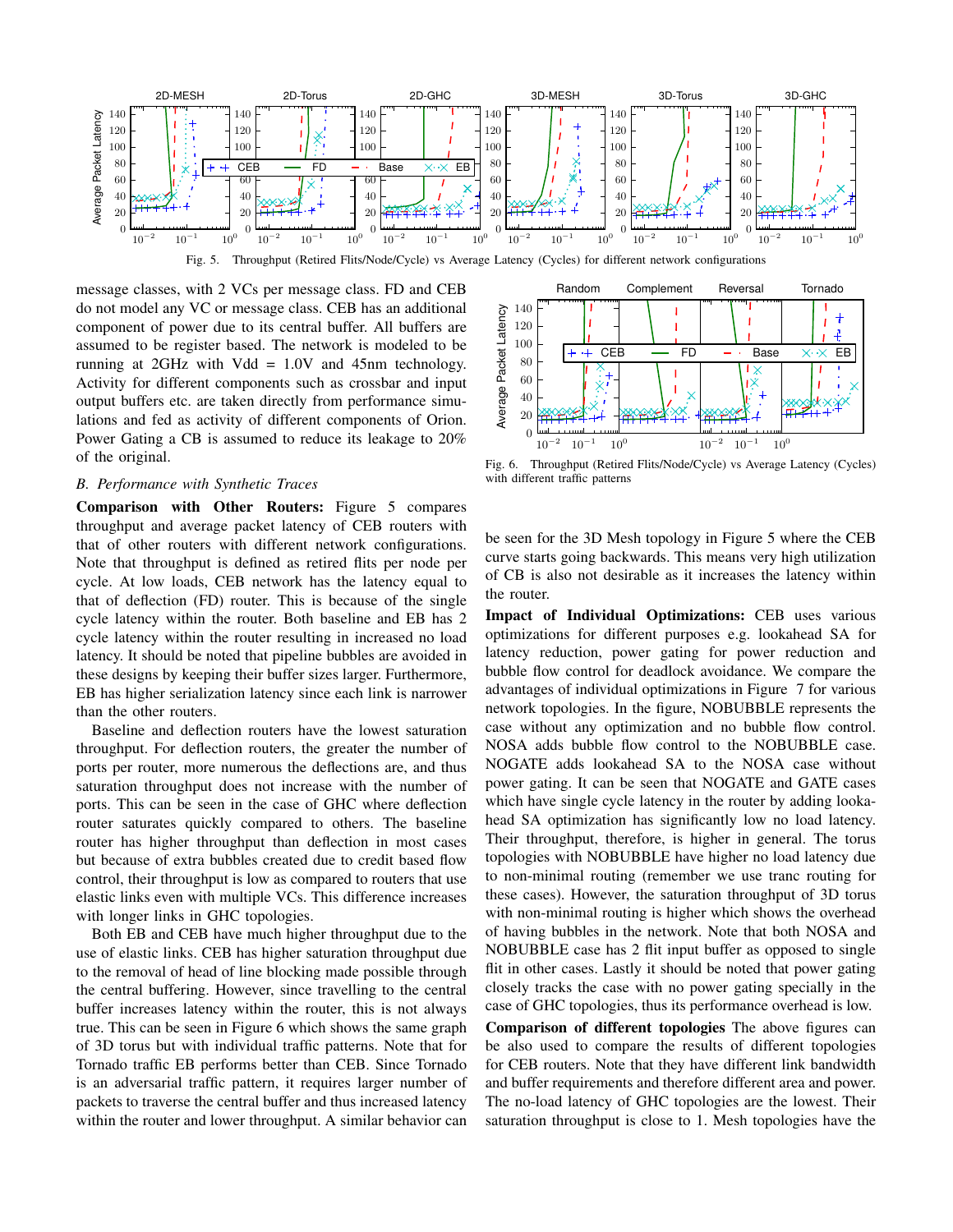

Fig. 7. Performance Impact (Throughput vs Latency) of individual optimizations

highest no-load latency due to greater number of hop counts and lowest throughput. In general, the greater the number of ports, the lower will be the hop count and lower will be the noload latency with higher saturation throughput. This is not true in the case of other routers like deflection and baseline which has slow increase in performance with increase in number of ports. This makes CEB well suited for high radix routers.



Fig. 8. Sensitivity to Power Gating Wait Time (Cycles)

Sensitivity to Gate Wait Time: As discussed in section III-D, central buffer is only turned on after waiting for X number of cycles. The wait time should have an impact on both throughput and power. Figure 8 plots saturation throughput (Thr) and the percentage of time CB was on (Ton) by changing the value of X for 2D GHC topology with different injection rates. Here, I-5, I-25 and I-50 mean that the maximum injection time between subsequent packets are 5 (1 cycle per flit), 25 and 50 cycles, respectively. We can see that CB on-time greatly reduces with increase in the wait time, while the reduction in throughput is extremely small. Thus large values of X should be used to reduce leakage. We fixed the value of X to be 500 in all our power gating simulations. Dynamically adjusting the wait time at different loads can further reduce power reduction and improve throughput but is left for future work.

| <b>RowNo</b>   | Parameter          | 2D-Torus | 3D-Torus | 3D-GHC | $2D-GHC$ |
|----------------|--------------------|----------|----------|--------|----------|
|                | <b>Baseline-M1</b> | 100      | 124      | 110    | 145      |
| $\overline{c}$ | EB-M1              | 60       | 68       | 60     | 70       |
| 3              | <b>Baseline-M4</b> | 280      | 376      | 320    | 460      |
|                | EB-M4              | 120      | 152      | 120    | 160      |
|                | $FD-P4$            | 55       | 61       | 70     | 85       |
|                | <b>FD-P20</b>      | 135      | 141      | 150    | 165      |
|                | <b>CEB-GATE</b>    | 55       | 61       | 70     | 85       |
| 8              | <b>CEB-NOGATE</b>  | 73       | 79       | 88     | 103      |
| 9              | <b>CEB-NOSA</b>    | 78       | 86       | 98     | 118      |

TABLE II BUFFER SPACE (KB) WITH DIFFERENT CONFIGURATIONS

## *C. Buffer Space Reduction Analysis*

Since our main goal is to reduce the buffering requirement of the network, we perform buffer space analysis for different routers and optimizations of CEB. Table II gives the total buffer space requirements of different routers with different topologies. The formula for calculating the buffer space is  $[(P * (F * VC + O) * M) + C + I + E] * L$ , where L is the link width,  $P$  is the number of ports per router,  $F$ , O, C is number of flits in input, output and central buffer respectively and  $I$  and  $E$  are the injection and ejection queue size in flits.  $M$  is the number of virtual networks required to support different message classes. For this analysis, torus topologies use 2 physical channels or 2 VCs in EB or baseline router respectively and GHC use 1 VC.

We can see that the baseline router requires large buffer space even with single message class (row 1). EB with 1 message class requires less storage but it increases significantly with the increase in number of message classes as can be seen by row 4 with 4 message classes. Since GHC topologies use only 1 VC or virtual network, the storage requirement is reduced, however this will reduce throughput as well (not simulated). FD (row 5) requires the least buffering space. However, if we consider that it has to re-organize flits coming out of order at the network interface, which requires larger storage, the buffer space requirement of FD will also increase. If we increase the flits space in ejection queue to 5 times, the buffering requirement of FD easily surpass most other networks (row 6). This is because the total ejection queue size aggregated over all NIs is 20K which will be increased to 100K. Thus reorganization overhead of FD is high both in buffer space and latency (which we have not model). Baseline



Fig. 9. Static and Dynamic power distribution (a) varying injection rate, (b) varying topology

CEB requires more buffer space than EB for single message class due to the presence of central buffer (row 8). But since, it does not require extra buffer storage to handle message classes,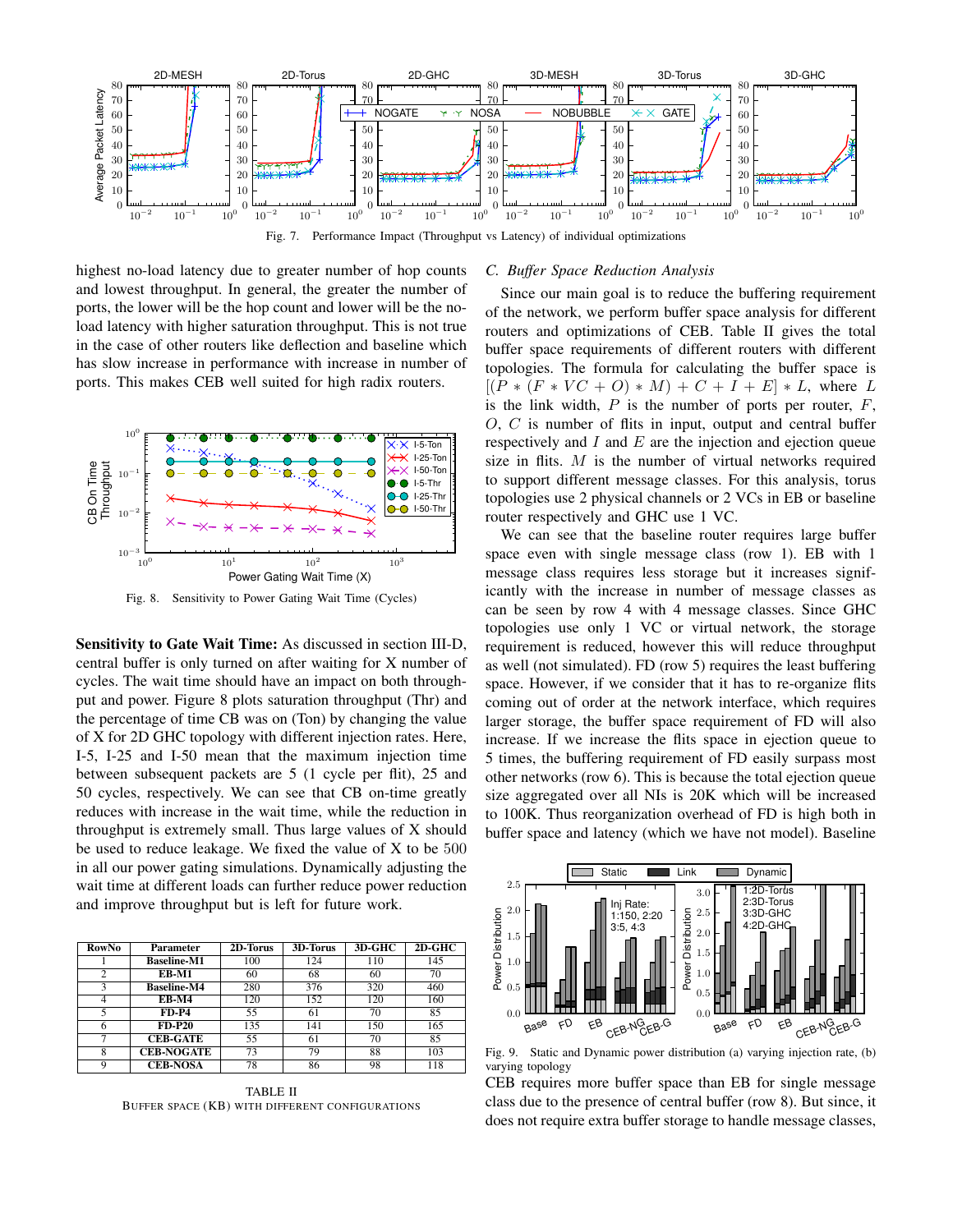the storage requirement does not increase. When the gating is turned off, CEB has equal amount of buffer power as that of FD with no re-organization overhead. With gating on, the storage requirement increases slightly, however the increase is small specially for high radix topologies. On the other hand, as discussed earlier the throughput will be extremely high as compared to FD. Finally, the last row shows that lookahead SA saves 5K and 15K of buffer space for 2D torus and GHC topologies respectively.

#### *D. Power Analysis*

Figure 9 (a) compares the static and dynamic power dissipation of different routers configured in a 2D torus topology and normalized to the baseline case at injection rate of 150 cycles per packet. The different bars represent different injection rates (maximum time between 2 successive packets from a node) as given by the text in Figure  $9(a)$ . i.e., bar 1 represents injection rate of maximum 150 cycles per packet, bar 2 represents injection rate of 20 cycles per packet and so on. As obvious, baseline and FD have the maximum and minimum static power, respectively (the bottom component of each bar). Among the routers with elastic links, EB has more static power than CEB. This is because of the minimum requirement of having 4 physical networks (2 for each message class). This also results in EB having the highest dynamic power specially at high loads. Note that EB routers are 64 bit and individual networks have lower power. Elastic links have high power compared to others. This is because of both high activity and larger unit power (power required to traverse a flit). The dynamic power of CEB is low compared to baseline and EB routers due to its small buffering space. Power Gating of the central buffer, although, reduces static power but its advantages at high loads are small.

Figure 9 (b) shows the same plot with various topologies. This time it is normalized to the baseline case with 2D torus topology. CEB router has static power increase comparable to EB router. The dynamic power of CEB, however, increases rapidly. This is because of the very high saturation throughput and thus high activity of the CEB routers. Small increase of dynamic power in EB routers is attributed to thinner channels and crossbars. Although, this along with high saturation throughput makes EB routers a good candidate for NOCs, they loose on no-load latency. Furthermore, their power increases dramatically with increased number of message classes.

#### *E. Results with Real Benchmarks*

Figure 10 (a) shows average packet latency of 2D-Mesh network with different routers normalized to the CEB case. In general, FD has the maximum average latency while CEB has the least. In few of the benchmarks, this latency is extremely high. This is due to unnecessary deflections and lack of starvation avoidance in FD routers. In these routers, packets at the injection queue are prioritized lower than the packets already present in the network guaranteeing availability of ports. However, this can potentially lead to starvation at very high load and thus increased latency. Average latency of baseline and EB routers increase by 1.4-1.6x than CEB due to increased no load latency and lower throughput. The trends are similar across different benchmarks. Figure 10 (b)



Fig. 10. (a) Normalized average packet latency (b) Normalized throughput per unit power for real application traces

shows the throughput per unit power of the same configuration normalized to the CEB case. CEB performs better than all other routers. Again, FD routers perform the worst because of its large packet latency. All other routers have similar throughput as they retired almost equal number of packets in a fixed amount of time. However, the power consumed by baseline and EB router is higher than the CEB case. This behavior is directly attributed to higher latency and larger buffering requirements of both the baseline and EB routers. We conclude that CEB reduces power at fixed load and decreases average packet latency. If further reduction in latency is required, high radix topologies can be used. Under a fixed load CEB will perform better (both in terms of latency and power).

## V. RELATED WORK

Reducing latency within the router has been explored in a number of works. Scarab [11] and Chipper [7] uses buffer-less routing similar to BLESS. [9] uses packet dropping to remove deflections in buffer-less routers. Roshaq [24] and IBM-SP2 [1] uses the same concept of having shared central buffers along with a fast bypass path for low load common case. Both use credit based flow control and has inherent limitations with longer pipelines. 'High Throughput Shared Buffer NOC' router [21] uses multiple shared buffers and 2 crossbars and are power hungry. Our design performs better than these cases due to minimal deterministic routing, EB links and single central buffer. Prediction routers [14] speculatively perform SA stage in parallel with IB. The overhead of speculation, however, is high. Our lookahead SA is deterministic, thus does not have any prediction overhead.

Some other designs have used EB links to reduce pipeline bubbles. Hybrid EB-VC [16] adds VC buffers to avoid deadlocks in EB. They use a technique similar to on-off flow control for drainage of flits into VC buffers. Again, on-off flow control requires these buffers to be large enough increasing their area and power. Kilo-Noc [10] uses EB for its MECS topology. They fall back to VC based buffering space in the routers to avoid flits of different virtual channels to deadlock each other. Furthermore, their approach is tailor-made for MECS topology. The scope of our router is much broader as